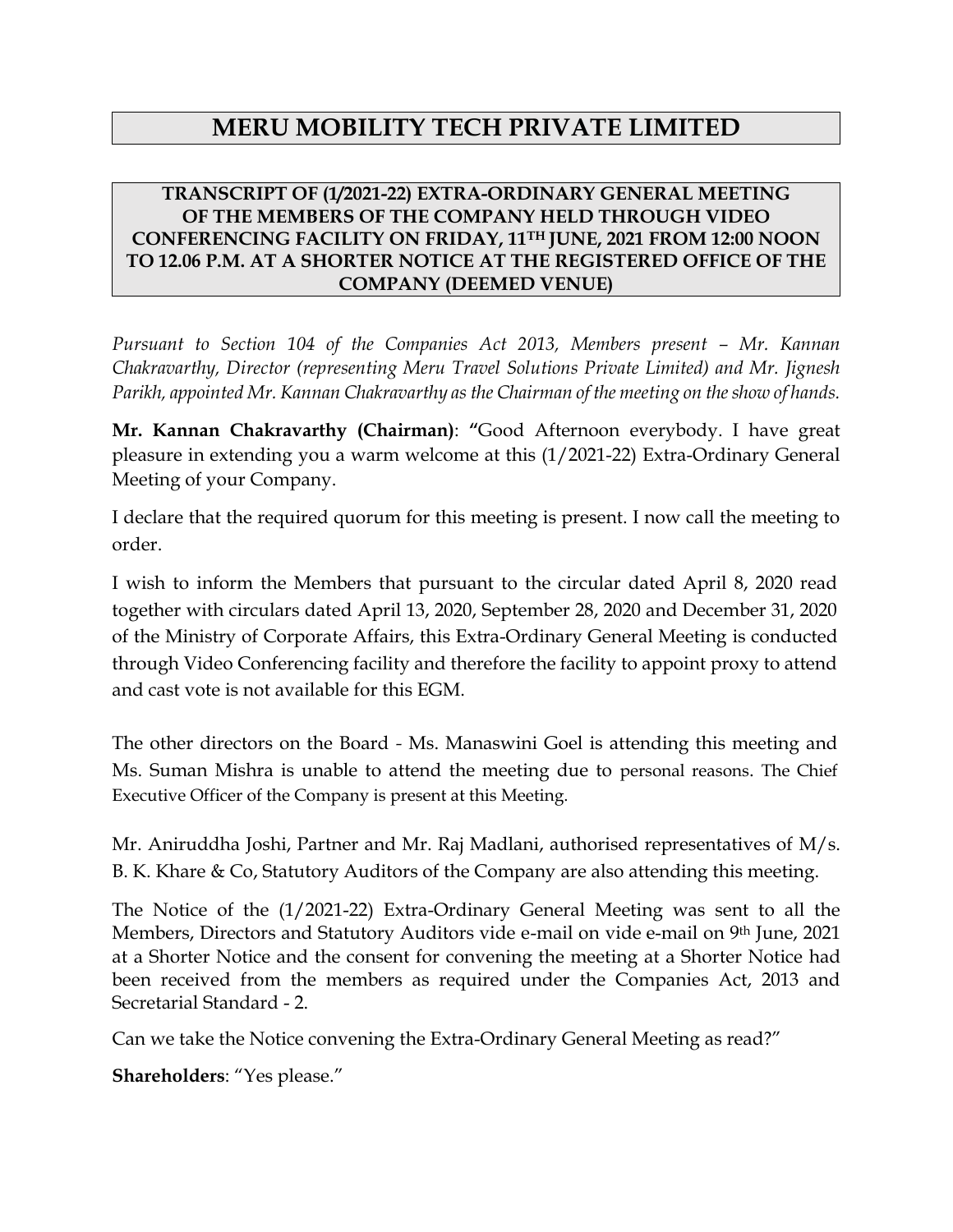## **Mr. Kannan Chakravarthy**: "Thank you.

The proposed new Articles of Association of the Company are available for inspection by any member through electronic mode throughout the meeting.

I wish to inform you that the Company has indeed made all efforts feasible under the present circumstances to enable the members to participate in this meeting and vote on the item being considered at this meeting.

This Extra Ordinary General Meeting of the Shareholders of the Company has been convened for Adoption of new Articles of Association of the Company.

If there are any queries with respect to this item of business, we shall be happy to answer them. Are there any queries?"

**Shareholders**: "No."

**Mr. Kannan Chakravarthy**: "Thank you.

Now, I shall move to the business to be transacted at this meeting.

## **SPECIAL BUSINESS:**

## **Adoption of new Articles of Association of the Company- Special Resolution**

I now move the resolution in respect of the only item of the Notice i.e. Adoption of new Articles of Association of the Company for the reasons as stated in the explanatory statement to the Notice of this meeting.

I propose the resolution.

I request one of the Members to second the resolution.

**Mr. Jignesh Parikh**: "I second the resolution."

**Mr. Kannan Chakravarthy**: "I now put the resolution to vote.

Those in favour may please raise their hands.

Those against may please raise their hands.

I declare the resolution as passed unanimously.